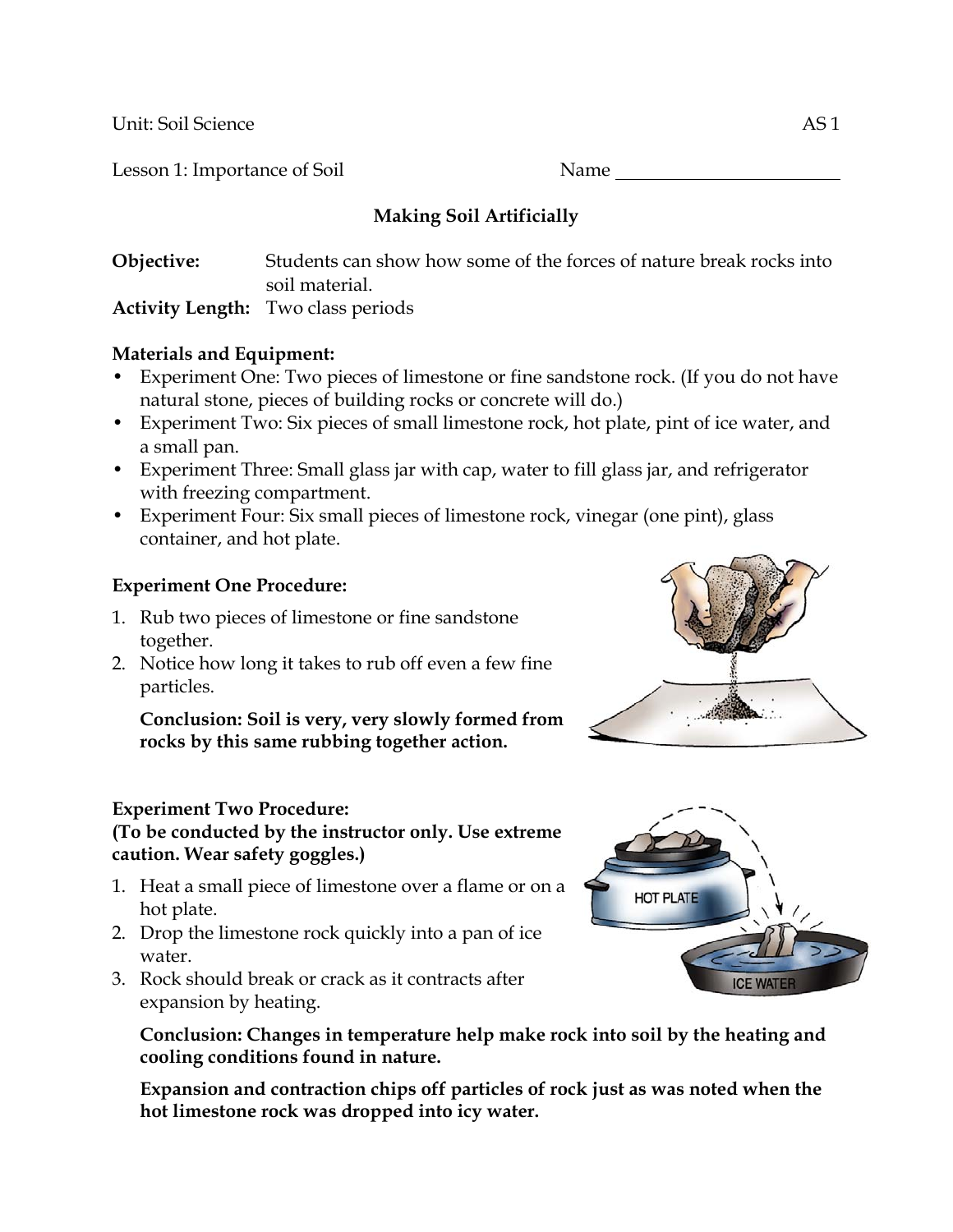#### **Experiment Three Procedure:**

- 1. Fill a small discarded glass jar with water and cap it tightly.
- 2. Place the jar in the freezer compartment of a refrigerator and allow it to freeze.
- 3. What happened to the jar?

**Conclusion: Freezing water expands with tremendous force. Water finds its way into cracks in a rock and freezes. Expansion by freezing water causes the rock to crack or break and continues the process of turning rocks into smaller and smaller pieces.** 

## **Experiment Four Procedure:**

#### **(To be conducted by the instructor only. Use extreme caution. Wear safety goggles.)**

- 1. Place limestone rocks in a tempered glass container.
- 2. Fill glass container about half full of vinegar.
- 3. Heat the vinegar on a hot plate and notice how bubbles form on the pieces of limestone.

**Conclusion: Bubbles are carbon dioxide gas made from carbon and oxygen being released from the limestone by a chemical change in the rock. This** 

**chemical change is caused by the acid in the vinegar. By putting limestone into the vinegar, you are duplicating in a small way what plants do in breaking down rocks.** 

 **Carbon dioxide gas released from plants dissolves in soil moisture creating a weak carbonic acid. This carbonic acid acts upon the rocks in a similar way to the vinegar only in a much, much slower manner.**